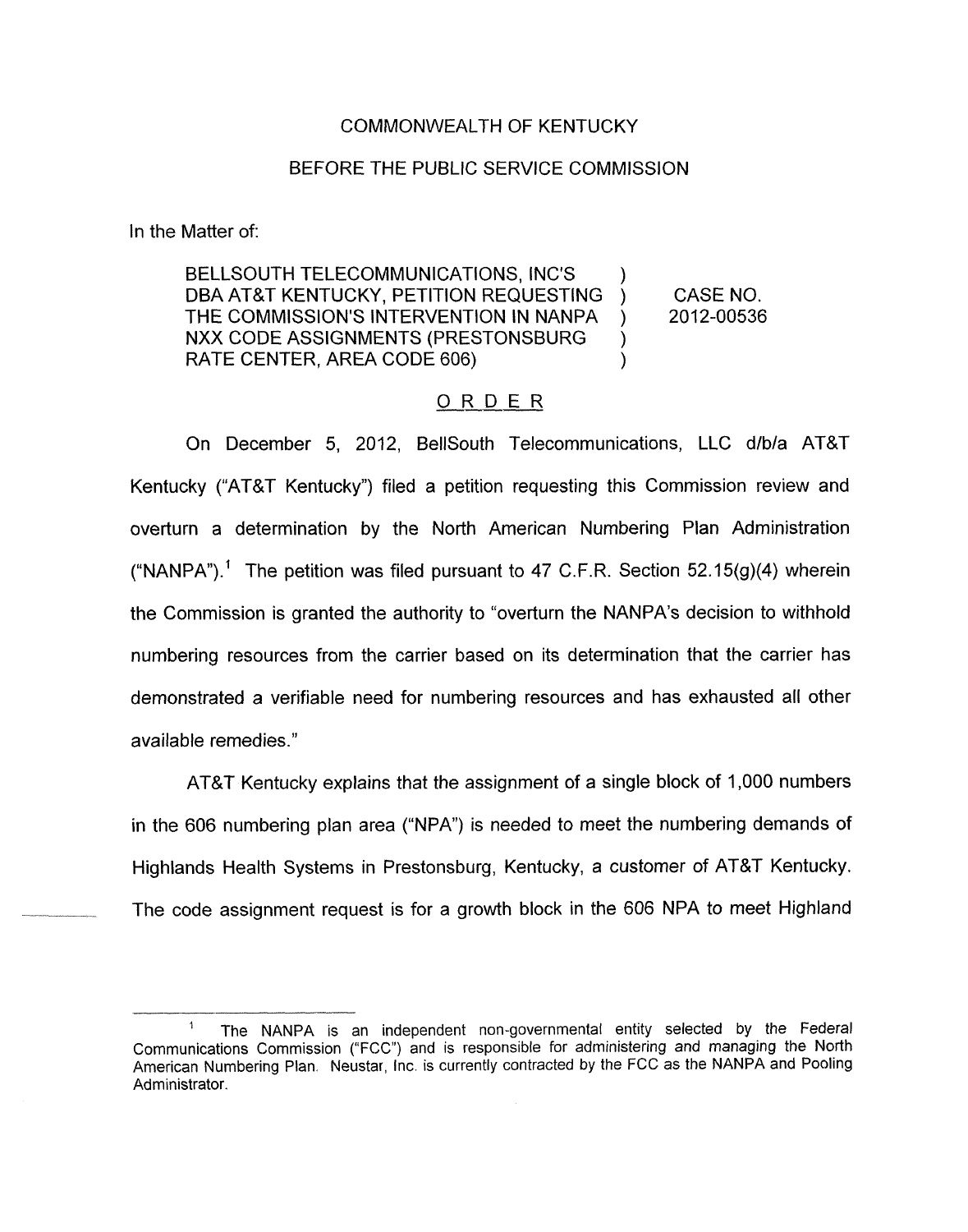Health System's request for 1,000 consecutive numbers.<sup>2</sup> Specifically, the block assignment request is for the five thousand block of the 263 central office code ("NXX") in the 606 NPA (606-263-5XXX).

AT&T Kentucky does not have sufficient number resources available within its inventory in the available pool for the specified wire center in the Prestonsburg rate center and is unable to meet Highland Health System's specific need for numbering resources. Hence, on December 1, 2012, AT&T Kentucky electronically submitted to NANPA an application requesting assignment of one block of 1,000 numbers in the Prestonsburg rate center in order to address the business needs of Highland Health System. $3$  The application process with NANPA requires the submission of information used for a Months-To-Exhaust ("MTE") and Utilization Certification Worksheet ("Worksheet") pertaining to the affected rate center. $<sup>4</sup>$  Based on the submitted</sup> information and resulting calculations, NANPA concluded that AT&T Kentucky did not meet the FCC's required guideline for MTE of six months or less or the utilization threshold requirement of 75 percent.<sup>5</sup> Therefore, NANPA determined that AT&T Kentucky's request for additional numbering resources should be denied.

NANPA is not a policy-making entity. In making assignment decisions, NANPA follows regulatory directives and industry-developed guidelines. NANPA's

<sup>&</sup>lt;sup>2</sup> See AT&T Kentucky's Petition for Review. See AT&

<sup>&</sup>lt;sup>3</sup> Specifically, the NXX request submitted by AT&T Kentucky was for its Prestonsburg switch, but current FCC rules require the evaluation of number utilization for the entire rate center before assignment of new numbering resources.

<sup>&</sup>lt;sup>4</sup> In accordance with 47 C.F.R. Section 52.15(g)(3), the MTE and utilization level are calculated by the Worksheet based on various inputs supplied by the applying carrier.

 $5$  According to the Worksheet, the MTE for the Prestonsburg rate center was calculated to be 17.347 months with a utilization rate of 72.579 percent.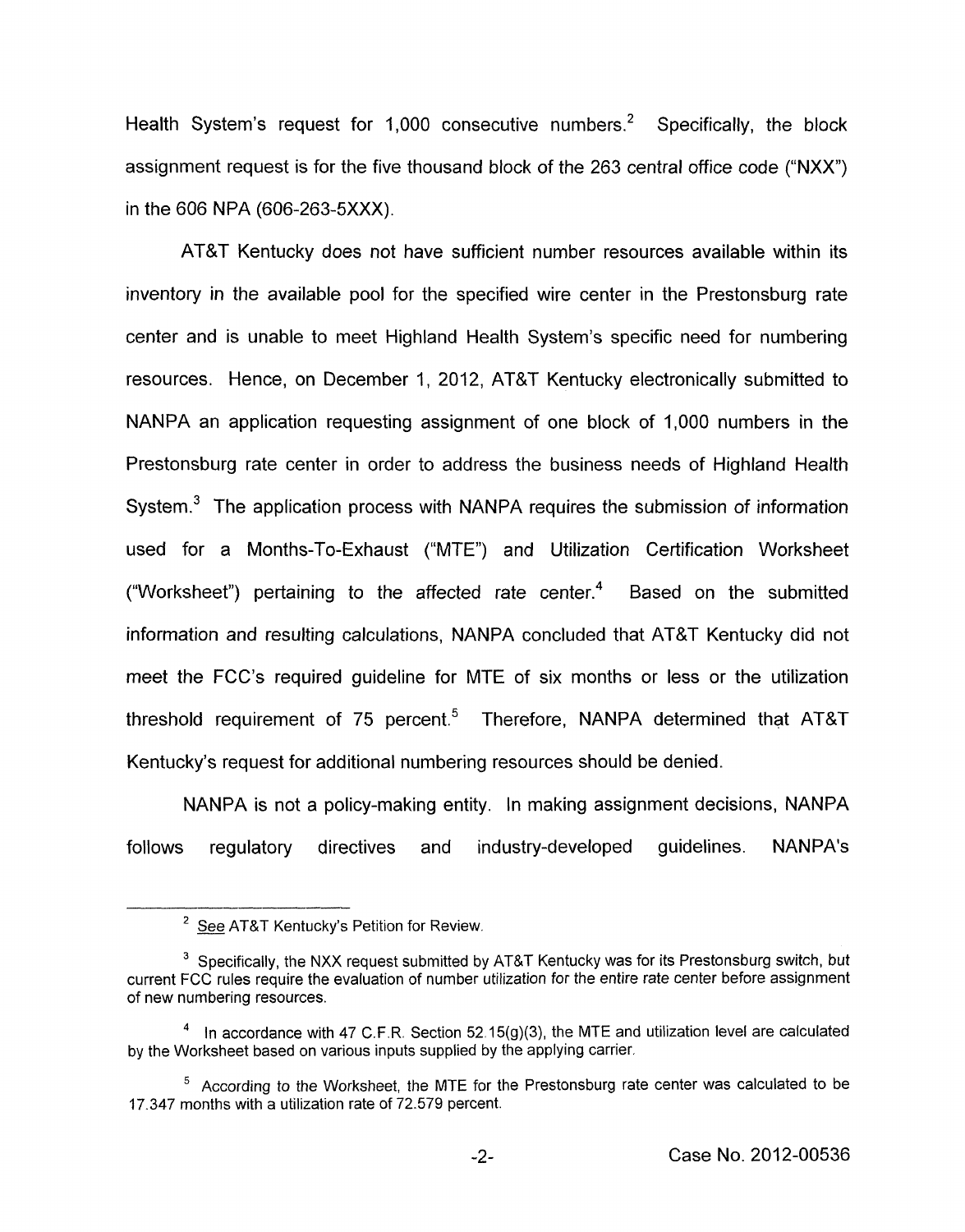responsibilities are defined in FCC rules and in comprehensive technical requirements drafted by the telecommunications industry and approved by the FCC.<sup>6</sup>

Pursuant to 47 C.F.R. Section 52.15 $(g)(4)$ , this Commission may overturn the determination of NANPA if the requesting carrier has demonstrated a verifiable need for numbering resources and that all other available remedies have been exhausted. The Commission finds that AT&T Kentucky has demonstrated a verifiable need for additional numbering resources by presenting the request of a specific customer, Highland Health System, for one block of 1,000 numbers in Prestonsburg, Kentucky in the 606 NPA. AT&T Kentucky advises that it will be unable to provide telecommunications services requested by the customer without additional numbering resources in the Prestonsburg rate center. The Commission further finds that AT&T Kentucky has exhausted all available remedies in the Prestonsburg rate center to the extent that no combination of existing numbering resources in the Prestonsburg rate center can be employed to meet the customer's demand for a dedicated thousand-number block. According to AT&T Kentucky, its Prestonsburg switch serving the Prestonsburg rate center does not have a large enough block of sequential numbers to meet the customer's need.

This Commission finds that NANPA's determination to deny AT&T Kentucky the additional numbering resources described herein should be overturned and NANPA directed to assign to AT&T Kentucky the five thousand block of the 263 NXX in the Prestonsburg rate center. The Commission notes that the numbering resources considered in this Order are to be assigned for the sole use of serving AT&T Kentucky's customer, Highland Health System, in the Prestonsburg rate center. If the service requested by Highland Health System is withdrawn, declined, or terminated, the -

<sup>&</sup>lt;sup>6</sup> See generally, 47 C.F.R. Section 52.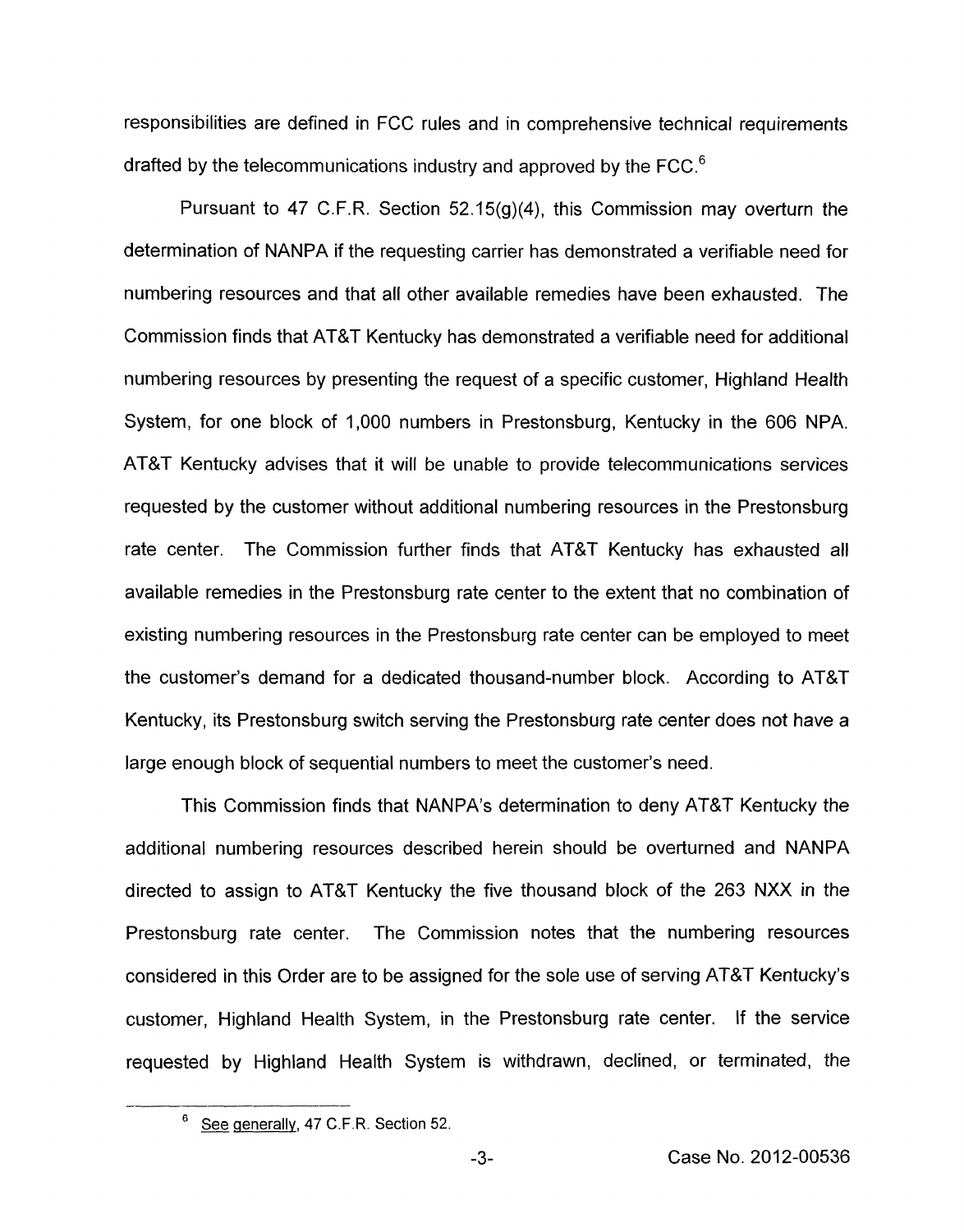associated numbering resources approved in this Order should be returned to NANPA and may not be utilized to serve other customers without first meeting NANPA's numbering resource guidelines.

IT IS THEREFORE ORDERED that:

1. AT&T Kentucky's Petition regarding NANPA's denial of its application for assignment of additional numbering resources in the 606 Numbering Plan Area is granted.

2. The decision of NANPA denying AT&T Kentucky's request for assignment of a single block of 1,000 numbers in the Prestonsburg rate center is hereby overturned.

3. NANPA shall assign AT&T Kentucky the five thousand block of the 263 NXX (606-263-5XXX) in the Prestonsburg rate center.

**4.** The numbering resources considered in this Order are to be assigned for the sole use of serving AT&T Kentucky's customer, Highland Health System, in the Prestonsburg rate center. If the service requested by Highland Health System is withdrawn, declined, or terminated, the associated numbering resources approved in this Order shall be returned to NANPA.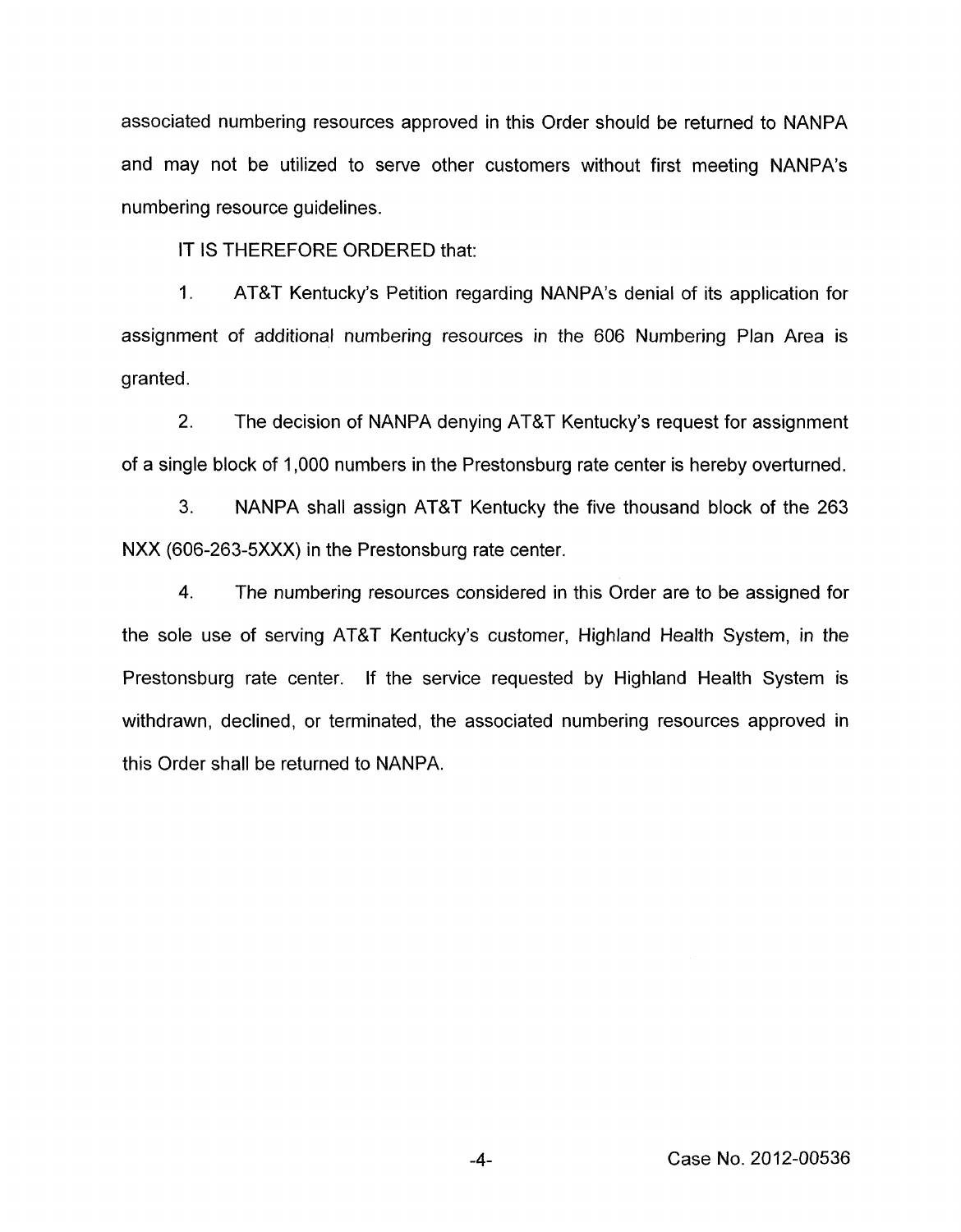By the Commission



**ATTES** Executive Director

Case No. 2012-00536